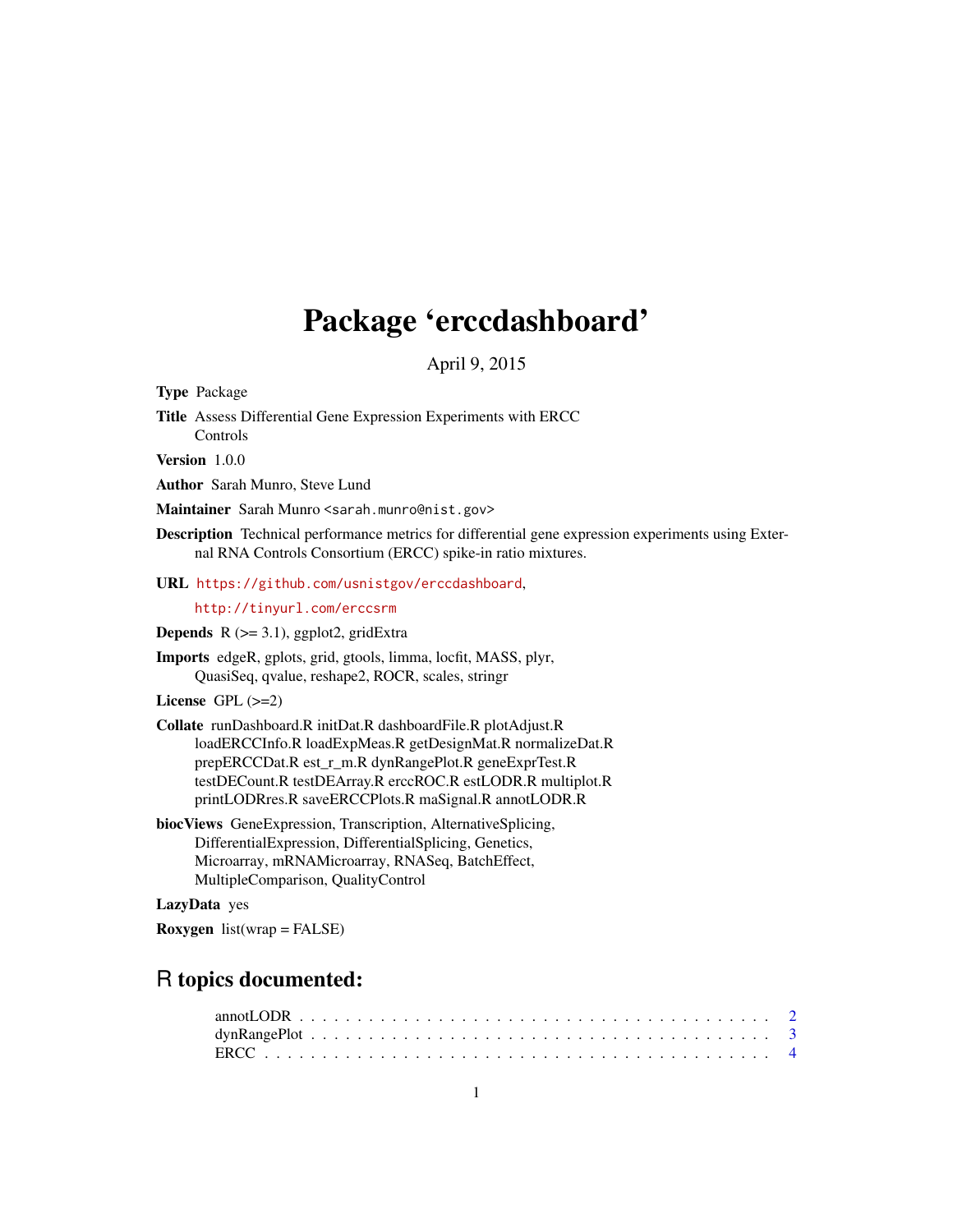## <span id="page-1-0"></span>2 annotLODR

| 5   |
|-----|
| 5   |
| 6   |
| 7   |
| -8  |
| - 8 |
|     |
|     |
|     |
|     |
|     |
|     |
|     |
|     |
|     |
|     |
|     |

#### **Index** 2008 **[18](#page-17-0)**

annotLODR *Annotate signal-abundance and ratio-abundance plots with LODR*

## Description

Annotate signal-abundance and ratio-abundance plots with LODR

## Usage

```
annotLODR(exDat)
```
#### Arguments

exDat list, contains input data and stores analysis results

## Examples

```
data(SEQC.Example)
```

```
exDat <- initDat(datType="array", isNorm=FALSE,
                 exTable=UHRR.HBRR.arrayDat,
                 filenameRoot="testRun", sample1Name="UHRR",
                 sample2Name="HBRR", erccmix="RatioPair",
                 erccdilution = 1, spikeVol = 50,
                 totalRNAmass = 2.5*10^(3), choseFDR=0.01)
exDat <- est_r_m(exDat)
```
exDat <- dynRangePlot(exDat)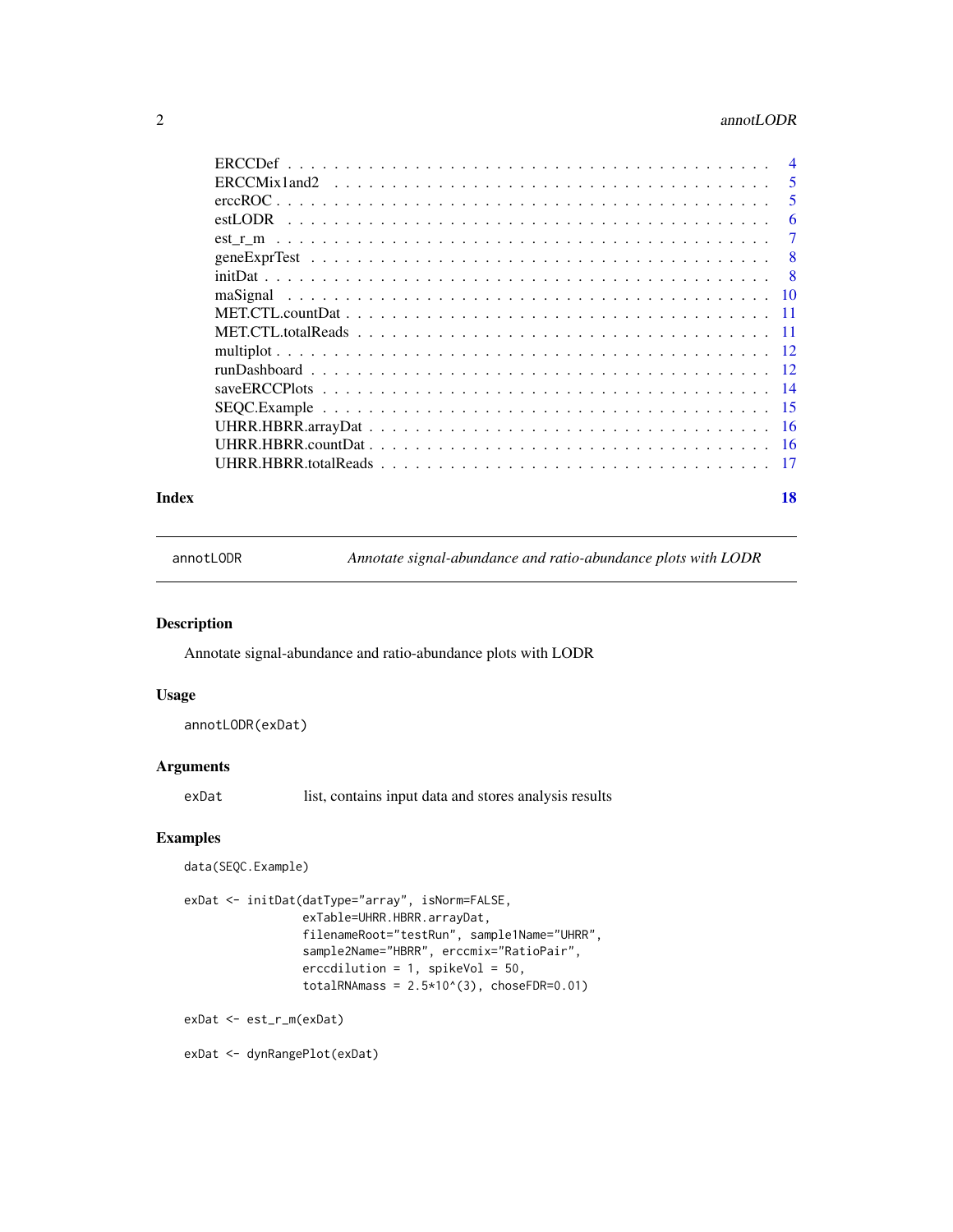## <span id="page-2-0"></span>dynRangePlot 3

```
exDat <- geneExprTest(exDat)
exDat <- estLODR(exDat, kind="ERCC", prob=0.9)
exDat <- annotLODR(exDat)
exDat$Figures$maPlot
```
dynRangePlot *Produce signal-abundance plot to evaluate dynamic range*

## Description

Produce signal-abundance plot to evaluate dynamic range

## Usage

dynRangePlot(exDat)

#### Arguments

exDat list, contains input data and stores analysis results

## Examples

data(SEQC.Example)

```
exDat <- initDat(datType="count", isNorm=FALSE, exTable=MET.CTL.countDat,
                 filenameRoot="testRun", sample1Name="MET",
                 sample2Name="CTL", erccmix="RatioPair",
                 erccdilution=1/100, spikeVol=1, totalRNAmass=0.500,
                 choseFDR=0.1)
```
exDat <- est\_r\_m(exDat)

exDat <- dynRangePlot(exDat)

exDat\$Figures\$dynRangePlot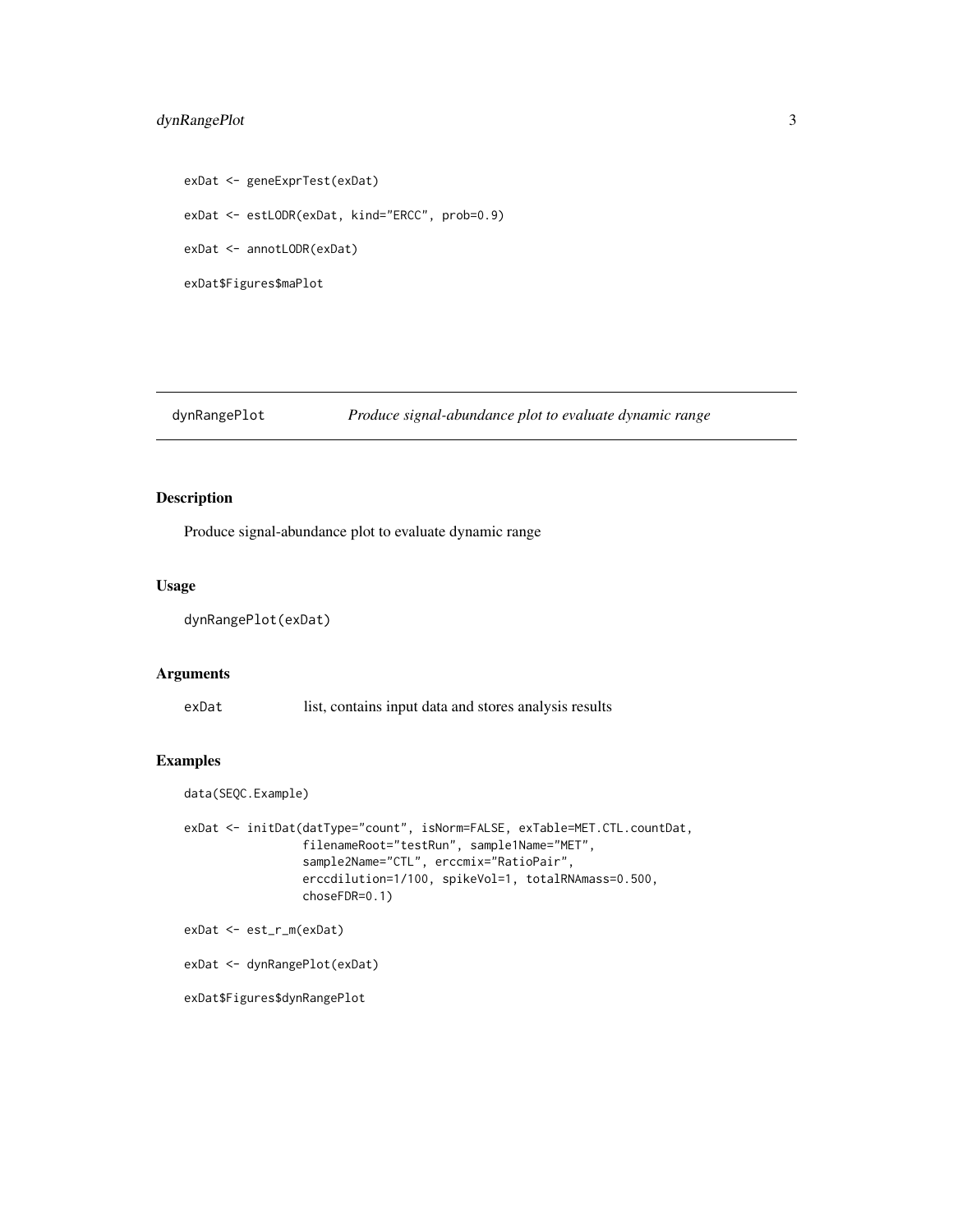<span id="page-3-0"></span>

Contains 2 data frames: ERCCDef and ERCCMix1and2

## Usage

data(ERCC)

## Examples

data(ERCC)

ERCCDef *ERCCDef dataframe*

## Description

ERCC transcript lengths and GC content

## Format

A data frame with 96 observations on the following 3 variables.

Feature a factor vector

Length a numeric vector

GC a numeric vector

#### Details

Length and GC content of all 96 ERCC controls in NIST SRM 2374

## Source

http://tinyurl.com/erccsrm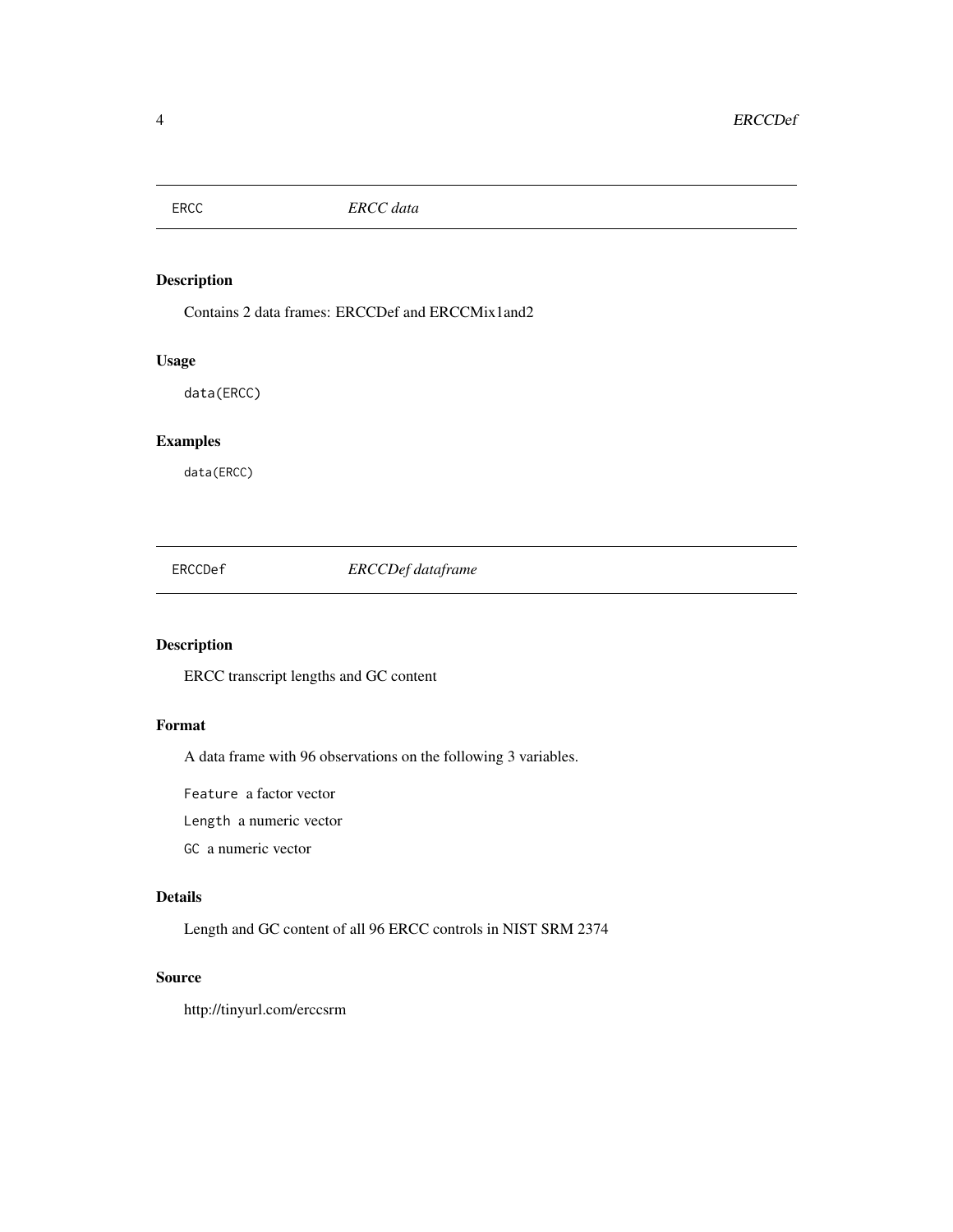<span id="page-4-0"></span>

Ambion RatioPair ERCC Mixtures

## Format

A data frame with 96 observations on the following 4 variables.

ERCC.AMB.Expected a factor vector of all 96 ERCC control IDs

Subpool a factor vector of the ERCC Ratios in each Subpool with levels 4:1 1:1 1:1.5 1:2

Mix1Conc.Attomoles\_ul a numeric vector of the ERCC concentrations in Mix 1

Mix2Conc.Attomoles\_ul a numeric vector of the ERCC concentrations in Mix 2

#### Source

http://www.lifetechnologies.com/order/catalog/product/4456739

| erccROC | Produce Receiver Operator Characteristic (ROC) Curves and AUC |
|---------|---------------------------------------------------------------|
|         | statistics                                                    |

## Description

Produce Receiver Operator Characteristic (ROC) Curves and AUC statistics

#### Usage

```
erccROC(exDat)
```
#### Arguments

exDat list, contains input data and stores analysis results

## Examples

data(SEQC.Example)

```
exDat <- initDat(datType="array", isNorm=FALSE,
                 exTable=UHRR.HBRR.arrayDat,
                 filenameRoot="testRun", sample1Name="UHRR",
                 sample2Name="HBRR", erccmix="RatioPair",
                 erccdilution = 1, spikeVol = 50,
                 totalRNAmass = 2.5*10^{(3)}, choseFDR=0.01)
```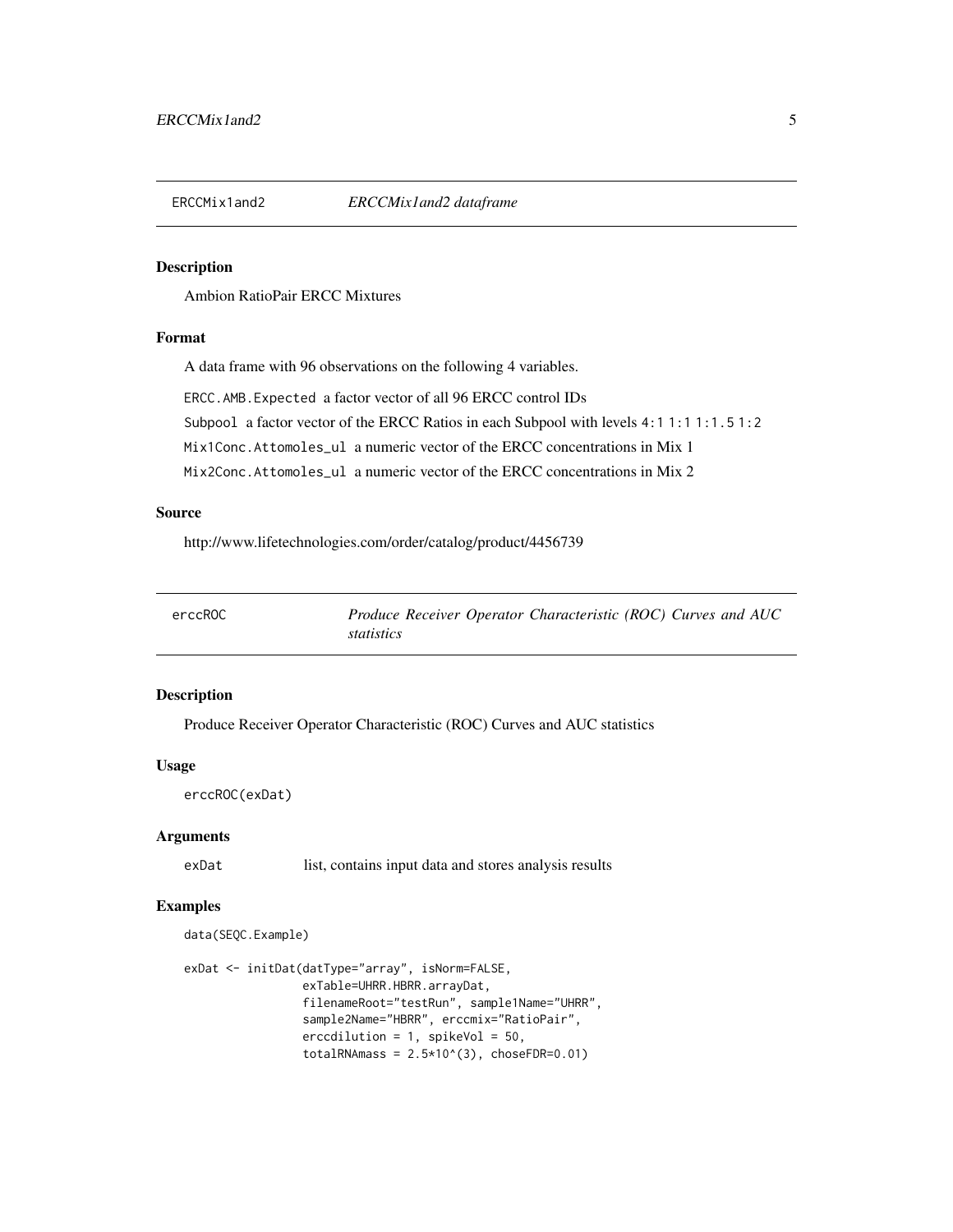exDat <- est\_r\_m(exDat) exDat <- dynRangePlot(exDat) exDat <- geneExprTest(exDat) exDat <- erccROC(exDat) exDat\$Figures\$rocPlot

estLODR *Estimate Limit of Detection of Ratios (LODR)*

## Description

Estimate Limit of Detection of Ratios (LODR)

#### Usage

estLODR(exDat, kind = "ERCC", prob = 0.9)

#### Arguments

| exDat | list, contains input data and stores analysis results |
|-------|-------------------------------------------------------|
| kind  | "ERCC" or "Sim"                                       |
| prob  | probability, ranging from $0 - 1$ , default is 0.9    |

#### Details

This is the function to estimate a limit of detection of ratios (LODR) for a a chosen probability and threshold p-value for the fold changes in the ERCC control ratio mixtures.

## Examples

```
data(SEQC.Example)
exDat <- initDat(datType="array", isNorm=FALSE,
                 exTable=UHRR.HBRR.arrayDat,
                 filenameRoot="testRun", sample1Name="UHRR",
                 sample2Name="HBRR", erccmix="RatioPair",
                 erccdilution = 1, spikeVol = 50,
                 totalRNAmass = 2.5*10^{(3)}, choseFDR=0.01)
exDat <- est_r_m(exDat)
exDat <- dynRangePlot(exDat)
exDat <- geneExprTest(exDat)
```
<span id="page-5-0"></span>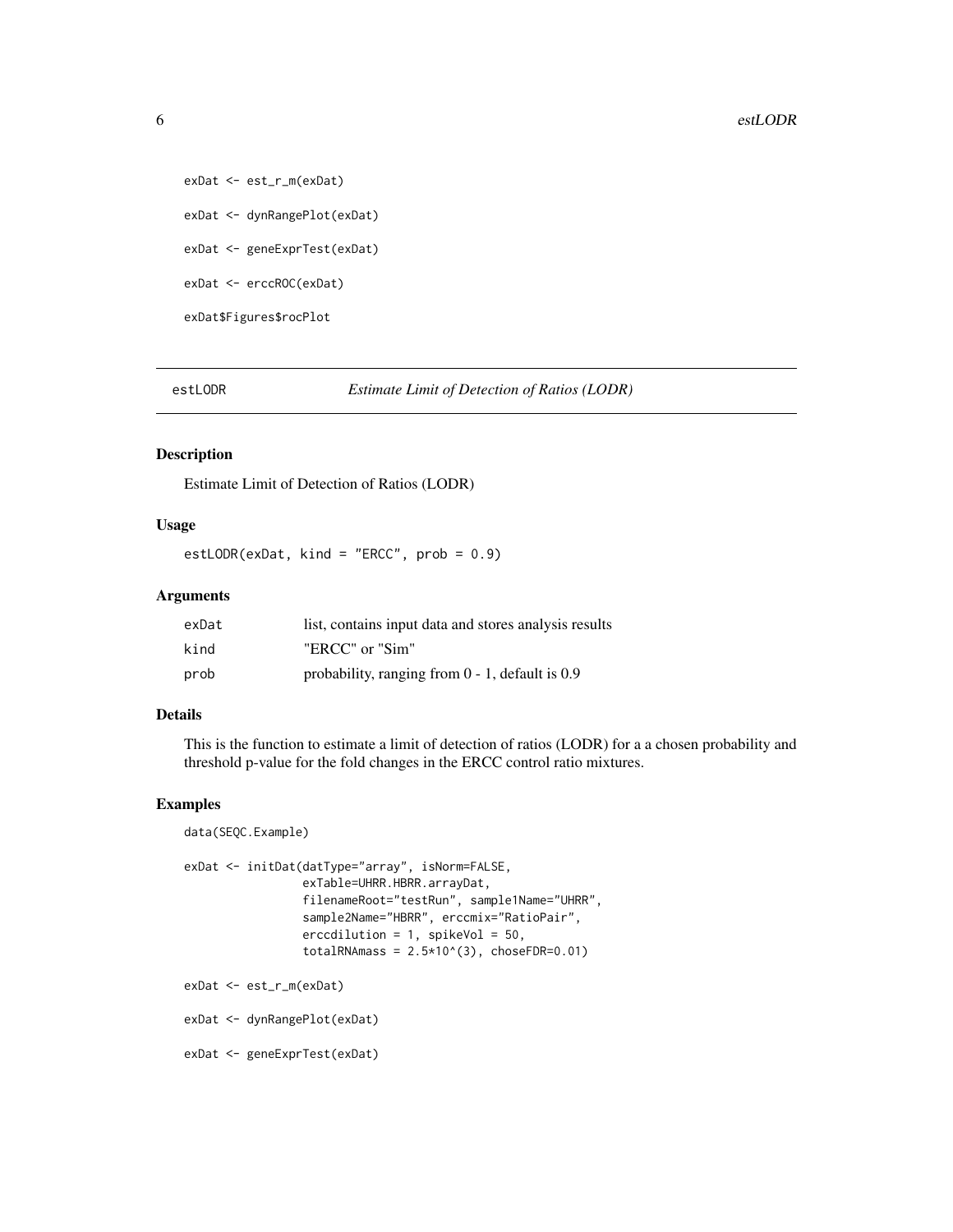```
exDat <- estLODR(exDat, kind = "ERCC", prob = 0.9)
```
exDat\$Figures\$lodrERCCPlot

| est_r_m | Estimate the mRNA fraction differences for the pair of samples using |
|---------|----------------------------------------------------------------------|
|         | replicate data                                                       |

## Description

Estimate the mRNA fraction differences for the pair of samples using replicate data

## Usage

est\_r\_m(exDat)

#### Arguments

exDat list, contains input data and stores analysis results

#### Details

This is the first function to run after an exDat structure is initialized using initDat, because it is needed for all additional analysis. An r\_m of 1 indicates that the two sample types under comparison have similar mRNA fractions of total RNA. The r\_m estimate is used to adjusted the expected ERCC mixture ratios in this analysis and may indicate a need for a different sample normalization approach.

#### Examples

```
data(SEQC.Example)
exDat <- initDat(datType="count", isNorm = FALSE, exTable=MET.CTL.countDat,
                filenameRoot = "testRun",sample1Name = "MET",
                sample2Name = "CTL", erccmix = "RatioPair",
                erccdilution = 1/100, spikeVol = 1, totalRNAmass = 0.500,
                chosen = 0.1)
```
exDat <- est\_r\_m(exDat)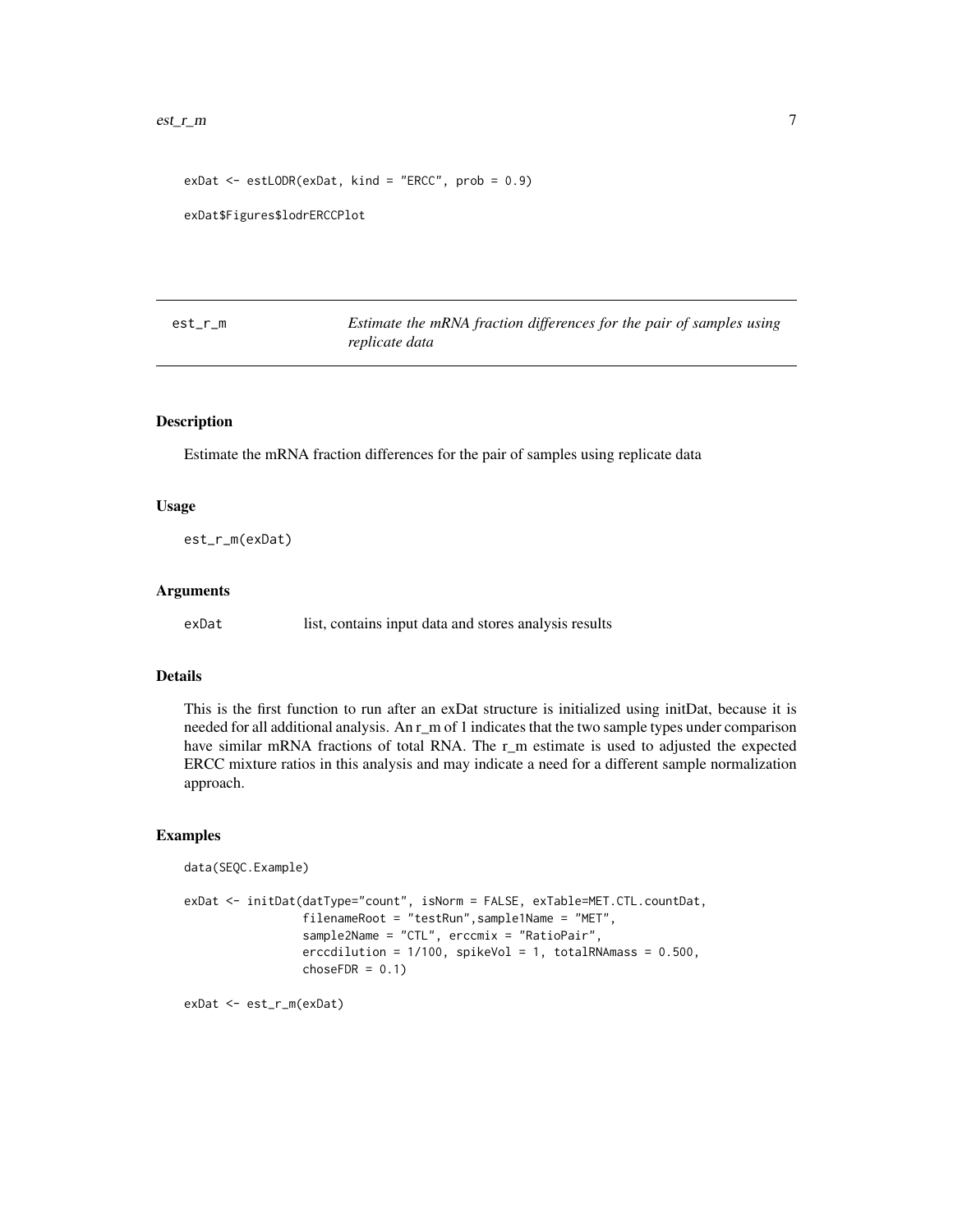<span id="page-7-0"></span>

Prepare differential expression testing results for spike-in analysis

#### Usage

```
geneExprTest(exDat)
```
#### Arguments

exDat list, contains input data and stores analysis results

## Details

This function wraps the QuasiSeq differential expression testing package for datType = "count" or uses the limma package for differential expression testing if datType = "array". Alternatively, for count data only, if correctly formatted DE test results are provided, then geneExprTest will bypass DE testing (with reduced runtime).

## Examples

```
data(SEQC.Example)
exDat <- initDat(datType="array", isNorm=FALSE,
                 exTable=UHRR.HBRR.arrayDat,
                 filenameRoot="testRun", sample1Name="UHRR",
                 sample2Name="HBRR", erccmix="RatioPair",
                 erccdilution = 1, spikeVol = 50,
                 totalRNAmass = 2.5*10^{(3)}, choseFDR=0.01)
exDat <- est_r_m(exDat)
exDat <- dynRangePlot(exDat)
exDat <- geneExprTest(exDat)
```
initDat *Initialize the exDat list*

#### Description

Initialize the exDat list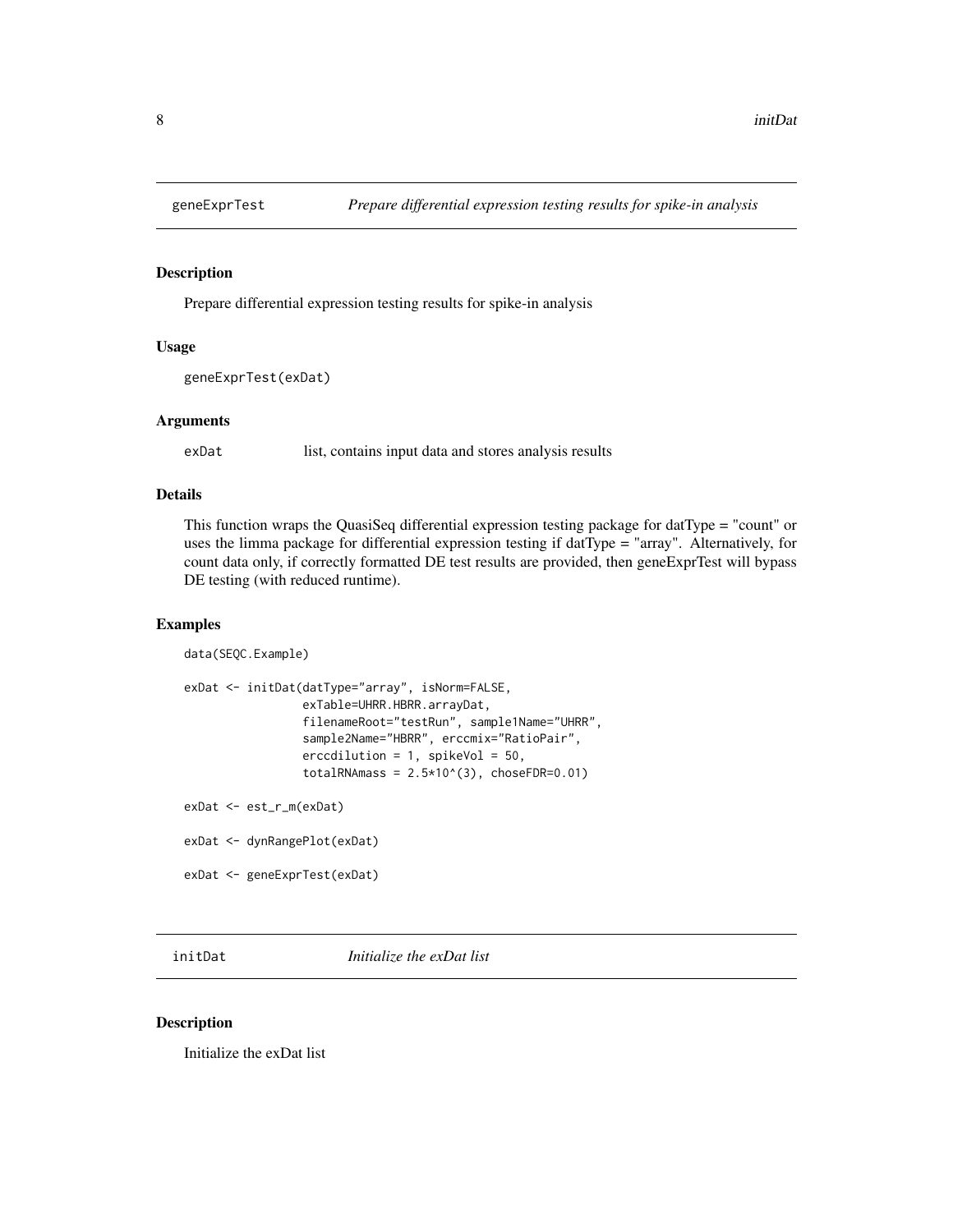#### initDat 9

## Usage

```
initDat(datType = NULL, isNorm = FALSE, exTable = NULL,
  repNormFactor = NULL, filenameRoot = NULL, sample1Name = NULL,
  sample2Name = NULL, erccmix = "RatioPair", erccdilution = 1,
  spikeVol = 1, totalRNAmass = 1, choseFDR = 0.05, ratioLim = c(-4, 4),
 signalLim = c(-14, 14), userMixFile = NULL)
```
## Arguments

| datType       | type is "count" or "array", unnormalized data is expected (normalized data may<br>be accepted in future version of the package). Default is "count" (integer count<br>data),"array" is unnormalized fluorescent intensities from microarray fluorescent<br>intensities (not log transformed or normalized) |
|---------------|------------------------------------------------------------------------------------------------------------------------------------------------------------------------------------------------------------------------------------------------------------------------------------------------------------|
| isNorm        | default is FALSE, if FALSE then the unnormalized input data will be normalized<br>in erccdashboard analysis. If TRUE then it is expected that the data is already<br>normalized                                                                                                                            |
| exTable       | data frame, the first column contains names of genes or transcripts (Feature)<br>and the remaining columns are counts for sample replicates spiked with ERCC<br>controls                                                                                                                                   |
| repNormFactor | optional vector of normalization factors for each replicate, default value is NULL<br>and 75th percentile normalization will be applied to replicates                                                                                                                                                      |
| filenameRoot  | string root name for output files                                                                                                                                                                                                                                                                          |
| sample1Name   | string name for sample 1 in the gene expression experiment                                                                                                                                                                                                                                                 |
| sample2Name   | string name for sample 2 in the gene expression experiment                                                                                                                                                                                                                                                 |
| erccmix       | Name of ERCC mixture design, "RatioPair" is default, the other option is "Sin-<br>gle"                                                                                                                                                                                                                     |
| erccdilution  | unitless dilution factor used in dilution of the Ambion ERCC spike-in mixture<br>solutions                                                                                                                                                                                                                 |
| spikeVol      | volume in microliters of diluted ERCC mix spiked into the total RNA samples                                                                                                                                                                                                                                |
| totalRNAmass  | mass in micrograms of total RNA spiked with diluted ERCC mixtures                                                                                                                                                                                                                                          |
| choseFDR      | False Discovery Rate for differential expression testing, default is 0.05                                                                                                                                                                                                                                  |
| ratioLim      | Limits for ratio axis on MA plot, default is $c(-4,4)$                                                                                                                                                                                                                                                     |
| signalLim     | Limits for signal axis on dynamic range plot, default is $c(-14,14)$                                                                                                                                                                                                                                       |
| userMixFile   | optional filename input, default is NULL, if ERCC control ratio mixtures other<br>than the Ambion product were used then a userMixFile can be used for the<br>analysis                                                                                                                                     |

## Examples

data(SEQC.Example)

exDat <- initDat(datType="count", isNorm = FALSE, exTable=MET.CTL.countDat, filenameRoot = "testRun",sample1Name = "MET", sample2Name = "CTL", erccmix = "RatioPair",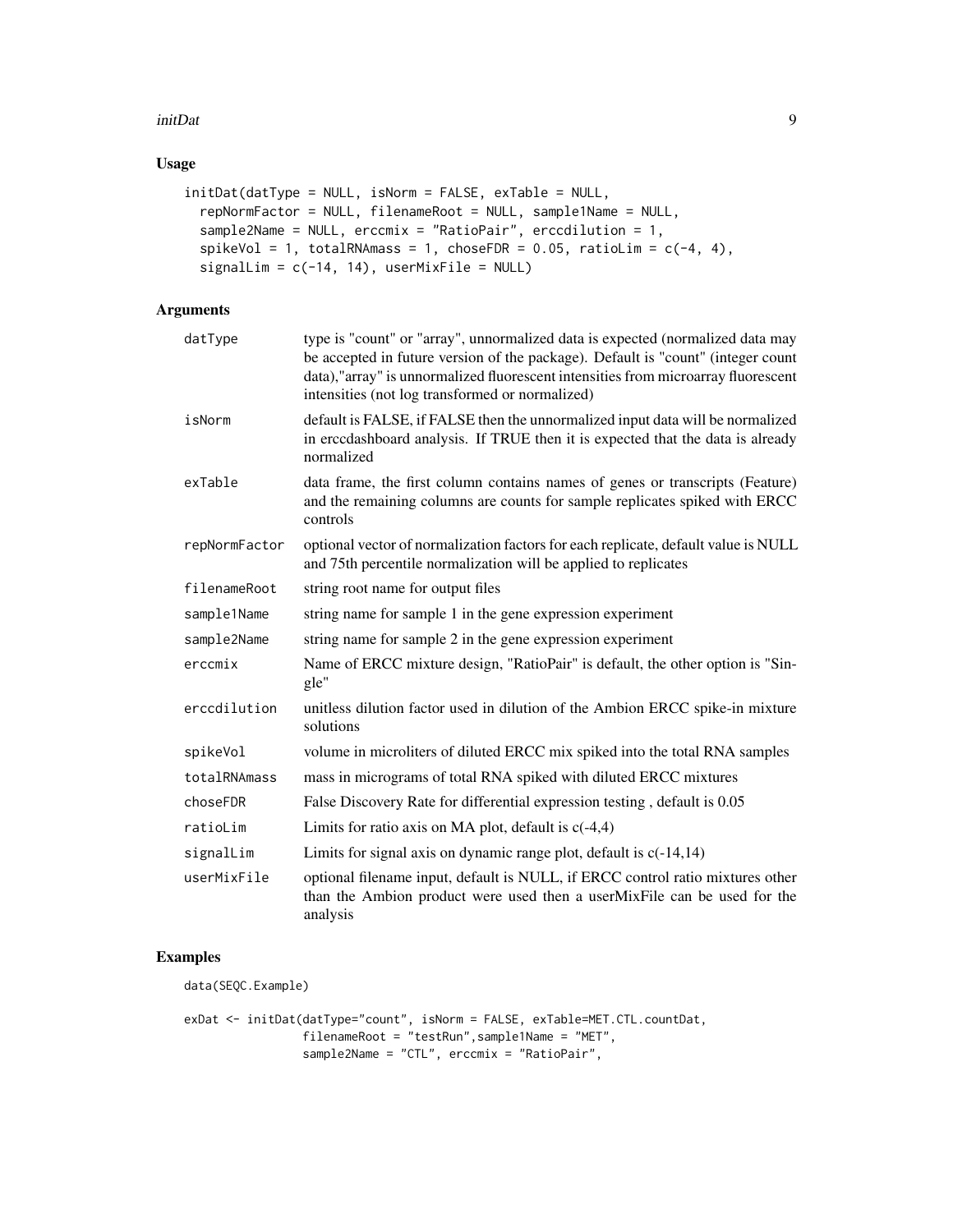<span id="page-9-0"></span>10 maSignal

```
erccdilution = 1/100, spikeVol = 1, totalRNAmass = 0.500,
chosen = 0.1)
```
summary(exDat)

maSignal *Generate MA plots with or without annotation using LODR estimates*

## Description

Generate MA plots with or without annotation using LODR estimates

#### Usage

```
maSignal(exDat, alphaPoint = 0.8, r_mAdjust = TRUE, replicate = TRUE)
```
## Arguments

| exDat      | list, contains input data and stores analysis results                                                                  |
|------------|------------------------------------------------------------------------------------------------------------------------|
| alphaPoint | numeric value, for alpha (transparency) for plotted points, range is $0 - 1$                                           |
| r_mAdjust  | default is TRUE, if FALSE then the r m estimate will not used to offset dashed<br>lines for empirical ratios on figure |
| replicate  | default is TRUE, if FALSE then error bars will not be produced                                                         |

## Examples

```
data(SEQC.Example)
exDat <- initDat(datType="array", isNorm=FALSE,
                 exTable=UHRR.HBRR.arrayDat,
                 filenameRoot="testRun", sample1Name="UHRR",
                 sample2Name="HBRR", erccmix="RatioPair",
                 erccdilution = 1, spikeVol = 50,
                 totalRNAmass = 2.5*10^{(3)}, choseFDR=0.01)
exDat <- est_r_m(exDat)
exDat <- dynRangePlot(exDat)
exDat <- geneExprTest(exDat)
# generate MA plot without LODR annotation
exDat <- maSignal(exDat)
exDat$Figures$maPlot
exDat <- estLODR(exDat, kind = "ERCC", prob = 0.9)
# Include LODR annotation
exDat <- annotLODR(exDat)
```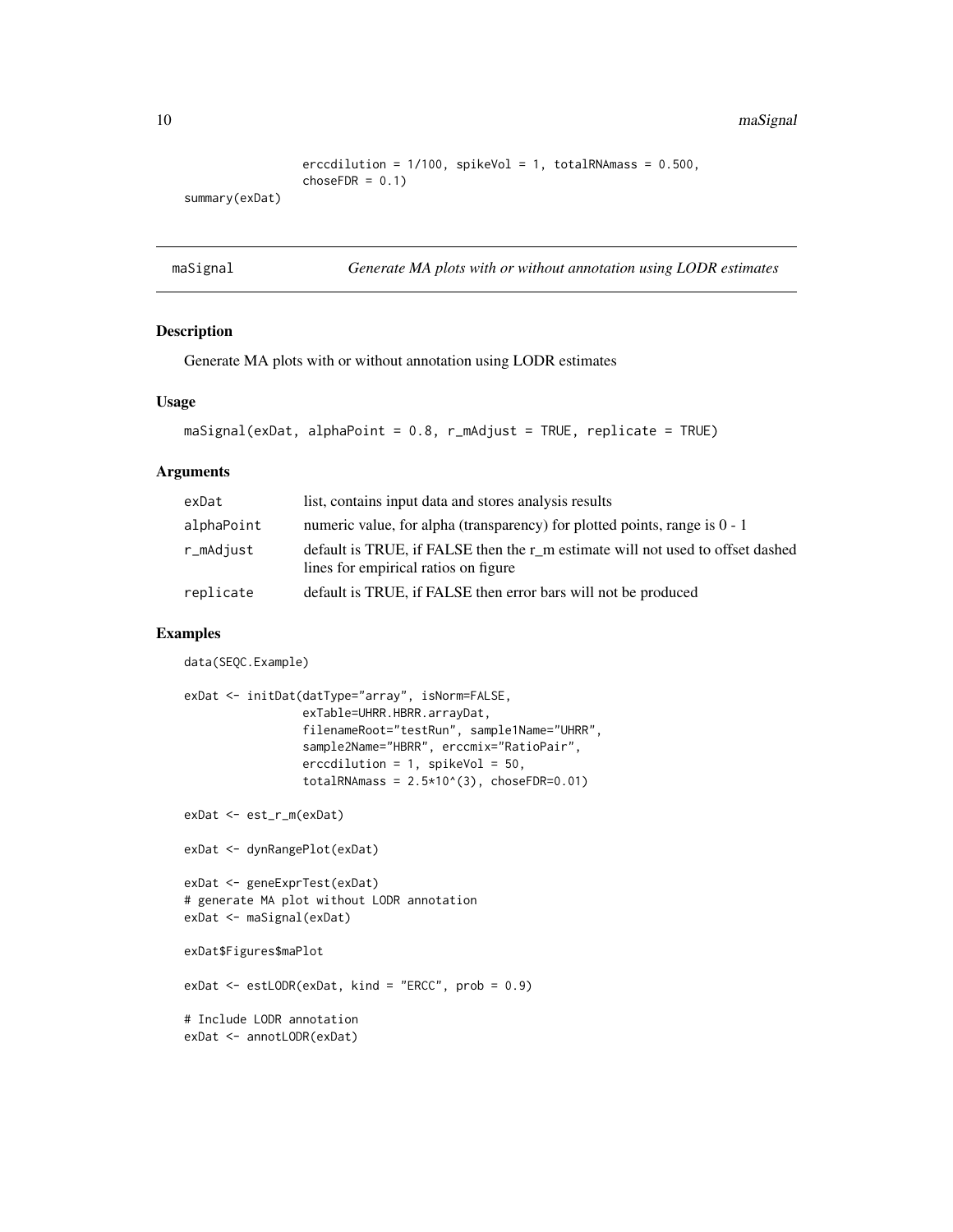<span id="page-10-0"></span>exDat\$Figures\$maPlot

MET.CTL.countDat *Rat toxicogenomics count data*

## Description

RNA-Seq count data from Methimazole and Control rat biological replicates

## Format

A data frame with 16590 observations of the following 7 variables.

Feature a factor vector of all Endogenous and ERCC transcripts in the experiment

MET\_1 a numeric vector of counts from Methimazole treatment biological replicate 1

MET\_2 a numeric vector of counts from Methimazole treatment biological replicate 2

MET\_3 a numeric vector of counts from Methimazole treatment biological replicate 3

CTL\_1 a numeric vector of counts from Control biological replicate 1

CTL\_2 a numeric vector of counts from Control biological replicate 2

CTL\_3 a numeric vector of counts from Control biological replicate 3

MET.CTL.totalReads *Rat toxicogenomics total read data*

#### Description

Total reads per biological replicate from FASTQ files

## Format

The format is: int [1:6] 41423502 46016148 44320280 38400362 47511484 33910098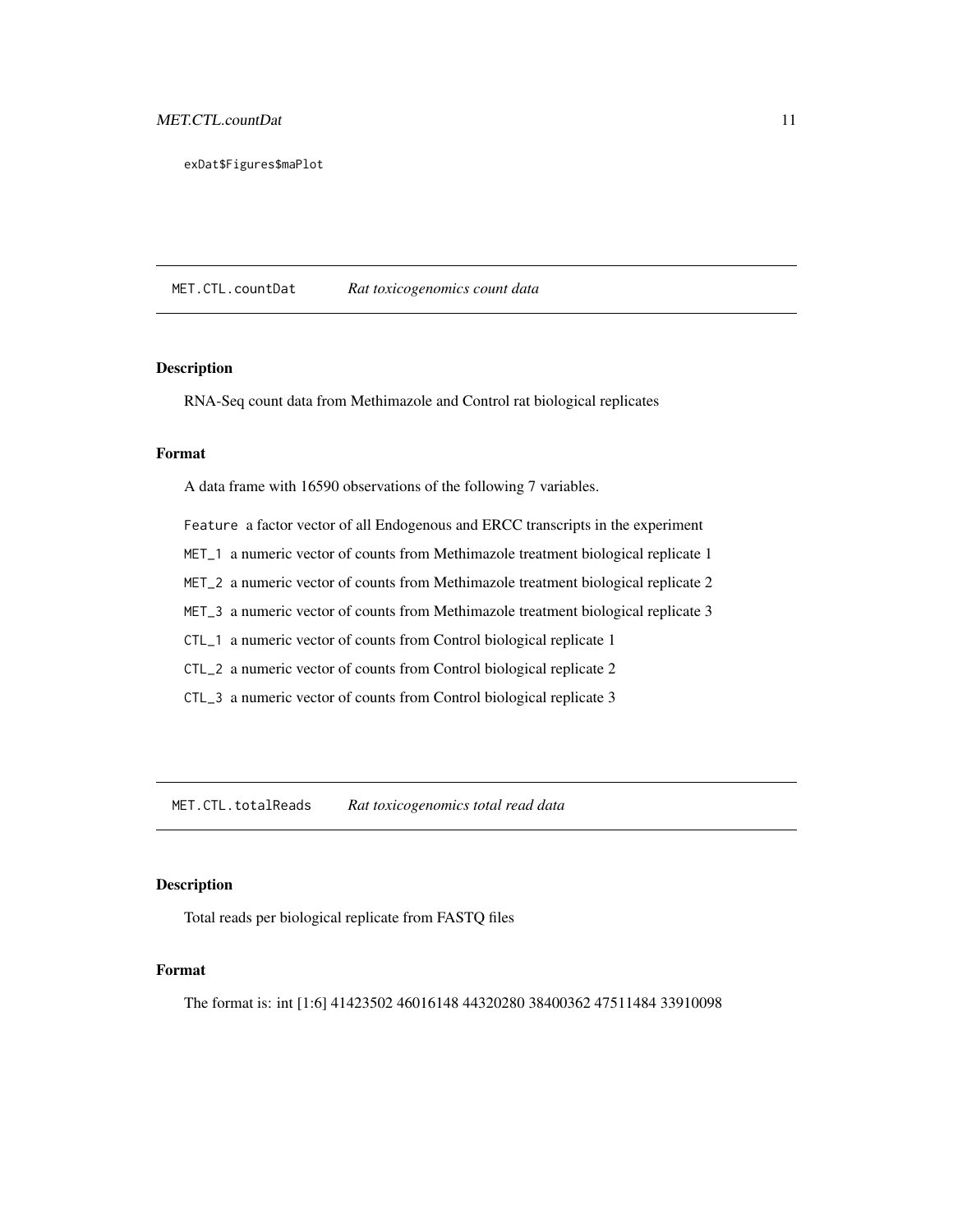<span id="page-11-0"></span>

# Function is originally from R Cookbook # http://wiki.stdout.org/rcookbook/Graphs/Multiple # graphs

#### Usage

multiplot(..., plotlist = NULL, cols)

## Arguments

| $\cdot$ $\cdot$ $\cdot$ | comma separated list of plots to include |
|-------------------------|------------------------------------------|
| plotlist                | list, naming plots to include            |
| cols                    | number of columns for grid of plots      |

#### Examples

data(SEQC.Example)

```
exDat <- runDashboard(datType="array", isNorm=FALSE,
                 exTable=UHRR.HBRR.arrayDat,
                 filenameRoot="testRun", sample1Name="UHRR",
                 sample2Name="HBRR", erccmix="RatioPair",
                 erccdilution = 1, spikeVol = 50,
                 totalRNAmass = 2.5*10^{(3)}, choseFDR=0.01)
# print 2 plots to page with 2 columns
multiplot(exDat$Figures$lodrERCCPlot,exDat$Figures$rocPlot,cols = 2)
# print 2 plots to page with 1 column
```

```
multiplot(exDat$Figures$lodrERCCPlot,exDat$Figures$rocPlot,cols = 1)
```
runDashboard *Run default erccdashboard analysis of ERCC control ratio mixtures*

## Description

Run default erccdashboard analysis of ERCC control ratio mixtures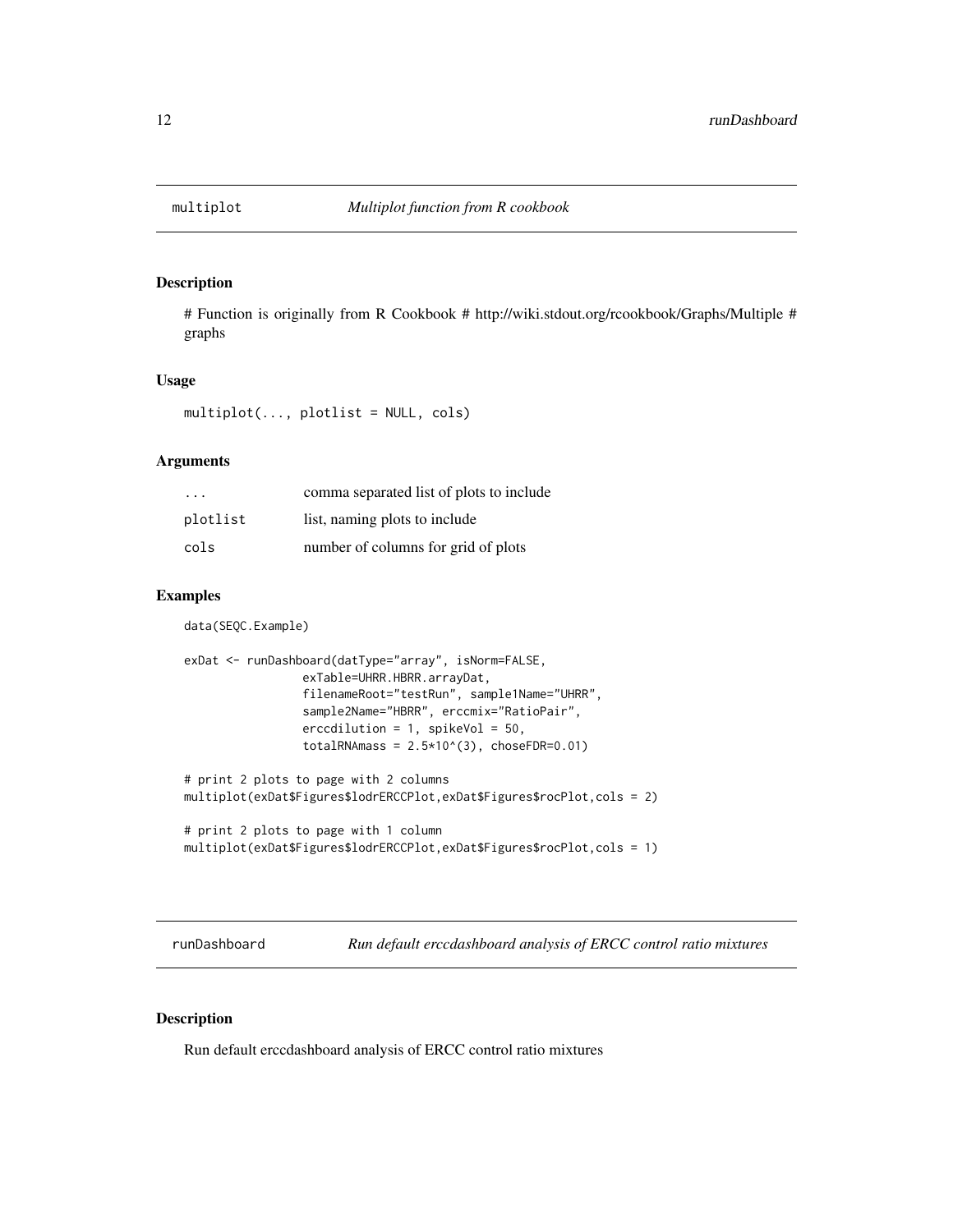## runDashboard 13

## Usage

```
runDashboard(datType = NULL, isNorm = FALSE, exTable = NULL,
  repNormFactor = NULL, filenameRoot = NULL, sample1Name = NULL,
 sample2Name = NULL, erccmix = "RatioPair", erccdilution = 1,
 spikeVol = 1, totalRNAmass = 1, choseFDR = 0.05, ratioLim = c(-4, 4),
 signalLim = c(-14, 14), userMixFile = NULL)
```
## Arguments

| datType       | type is "count" (RNA-Seq) or "array" (microarray), "count" is unnormalized<br>integer count data (normalized RNA-Seq data will be accepted in an updated<br>version of the package), "array" can be normalized or unnormalized fluorescent<br>intensities from a microarray experiment. |
|---------------|-----------------------------------------------------------------------------------------------------------------------------------------------------------------------------------------------------------------------------------------------------------------------------------------|
| isNorm        | default is FALSE, if FALSE then the unnormalized input data will be normalized<br>in erccdashboard analysis. If TRUE then it is expected that the data is already<br>normalized                                                                                                         |
| exTable       | data frame, the first column contains names of genes or transcripts (Feature) and<br>the remaining columns are expression measures for sample replicates spiked<br>with ERCC controls                                                                                                   |
| repNormFactor | optional vector of normalization factors for each replicate, default value is NULL<br>and 75th percentile normalization will be applied to replicates                                                                                                                                   |
| filenameRoot  | string root name for output files                                                                                                                                                                                                                                                       |
| sample1Name   | string name for sample 1 in the gene expression experiment                                                                                                                                                                                                                              |
| sample2Name   | string name for sample 2 in the gene expression experiment                                                                                                                                                                                                                              |
| erccmix       | Name of ERCC mixture design, "RatioPair" is default, the other option is "Sin-<br>gle"                                                                                                                                                                                                  |
| erccdilution  | unitless dilution factor used in dilution of the Ambion ERCC spike-in mixture<br>solutions                                                                                                                                                                                              |
| spikeVol      | volume in microliters of diluted ERCC mix spiked into the total RNA samples                                                                                                                                                                                                             |
| totalRNAmass  | mass in micrograms of total RNA spiked with diluted ERCC mixtures                                                                                                                                                                                                                       |
| choseFDR      | False Discovery Rate for differential expression testing                                                                                                                                                                                                                                |
| ratioLim      | Limits for ratio axis on MA plot, default is $c(-4,4)$                                                                                                                                                                                                                                  |
| signalLim     | Limits for ratio axis on MA plot, default is $c(-14,14)$                                                                                                                                                                                                                                |
| userMixFile   | optional filename input, default is NULL, if ERCC control ratio mixtures other<br>than the Ambion product were used then a userMixFile can be used for the<br>analysis                                                                                                                  |

## Examples

data(SEQC.Example)

exDat = runDashboard(datType = "count",isNorm = FALSE, exTable = MET.CTL.countDat,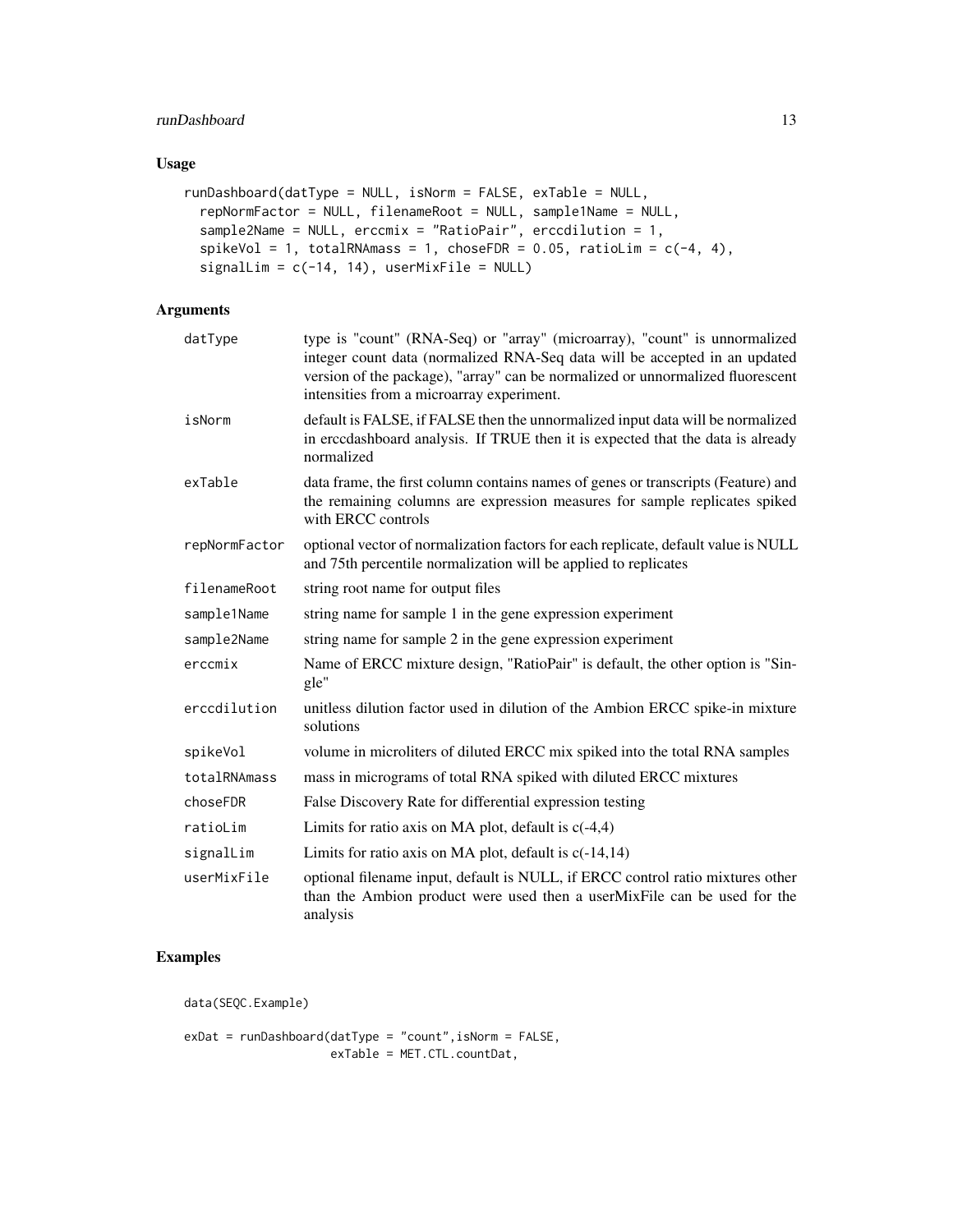```
filenameRoot = "COH.ILM",
sample1Name = "MET", sample2Name = "CTL",
erccmix = "RatioPair", erccdilution = 1/100,
spikeVol = 1, totalRNAmass = 0.500, choseFDR = 0.1)
```
<span id="page-13-0"></span>summary(exDat)

saveERCCPlots *Save erccdashboard plots to a pdf file*

#### Description

The function savePlots will save selected figures to a pdf file. The default is the 4 manuscript figures to a single page (plotsPerPg = "manuscript"). If plotsPerPg = "single" then each plot is placed on an individual page. If plotlist is not defined (plotlist = NULL) or if plotlist = exDat\$Figures then all plots in exDat\$Figures are printed to a PDF file.

#### Usage

```
saveERCCPlots(exDat, plotsPerPg = "main", saveas = "pdf", outName, plotlist,
  res)
```
## Arguments

| plotsPerPg<br>single plot is printed per page from the plot is argument<br>Choose file format from "pdf", "jpeg" or "png"<br>saveas<br>Choose output file name, default will be fileName from exDat<br>outName<br>list, contains plots to print<br>plotlist<br>Choose the file resolution<br>res | exDat | list, contains input data and stores analysis results                               |
|--------------------------------------------------------------------------------------------------------------------------------------------------------------------------------------------------------------------------------------------------------------------------------------------------|-------|-------------------------------------------------------------------------------------|
|                                                                                                                                                                                                                                                                                                  |       | string, if "main" then the 4 main plots are printed to one page, if "single" then a |
|                                                                                                                                                                                                                                                                                                  |       |                                                                                     |
|                                                                                                                                                                                                                                                                                                  |       |                                                                                     |
|                                                                                                                                                                                                                                                                                                  |       |                                                                                     |
|                                                                                                                                                                                                                                                                                                  |       |                                                                                     |

## Examples

```
data(SEQC.Example)
```

```
exDat <- initDat(datType="count", isNorm=FALSE, exTable=MET.CTL.countDat,
                 filenameRoot="testRun", sample1Name="MET",
                 sample2Name="CTL", erccmix="RatioPair",
                 erccdilution=1/100, spikeVol=1, totalRNAmass=0.500,
                 choseFDR=0.1)
exDat <- est_r_m(exDat)
```
exDat <- dynRangePlot(exDat)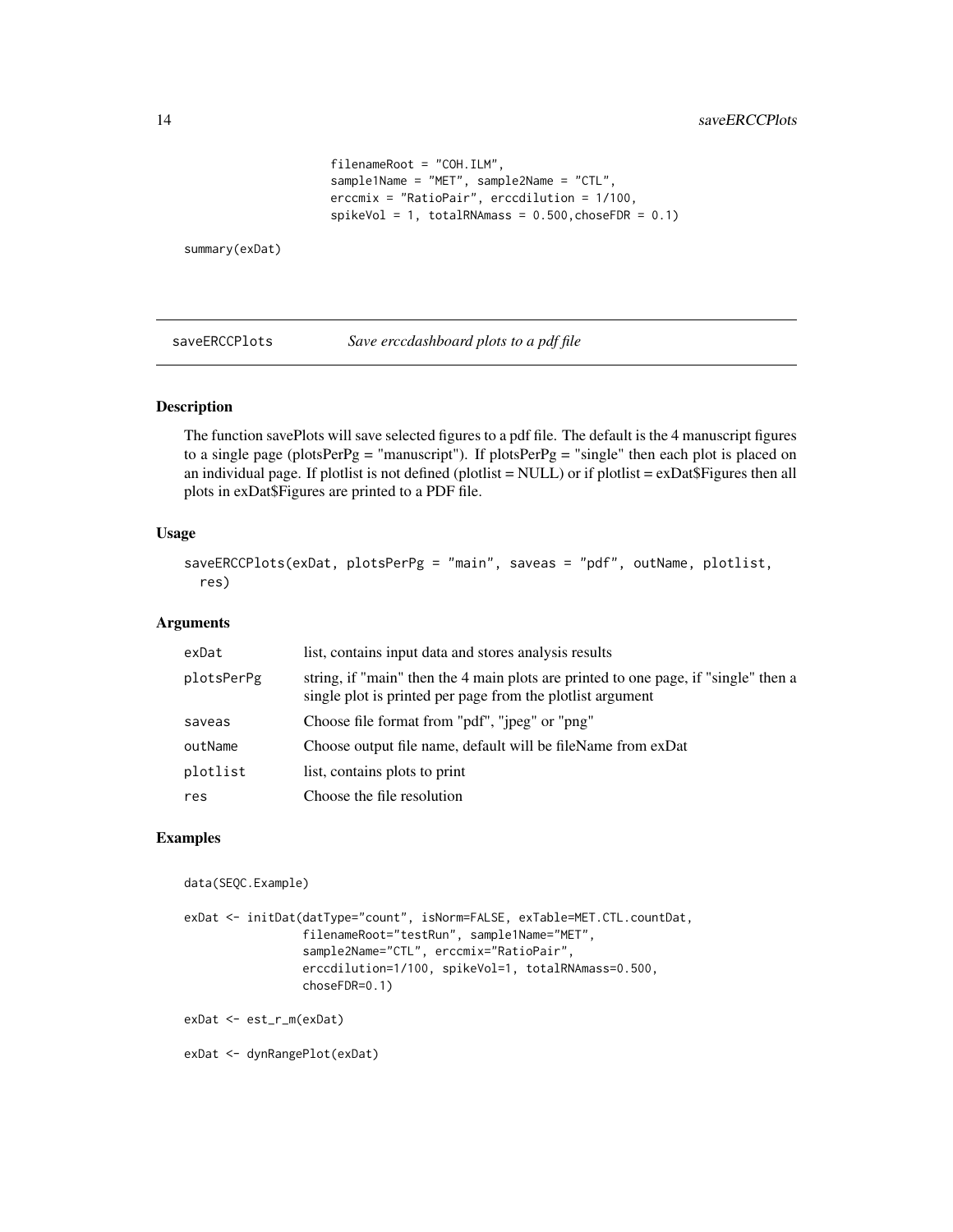```
exDat <- geneExprTest(exDat)
exDat <- erccROC(exDat)
exDat <- estLODR(exDat, kind="ERCC", prob=0.9)
exDat <- annotLODR(exDat)
#to print 4 main plots to a single page pdf file
saveERCCPlots(exDat, plotsPerPg = "manuscript",saveas = "pdf")
#to print 4 plots to a jpeg file
saveERCCPlots(exDat, plotsPerPg = "manuscript",saveas = "jpeg")
# or to create a multiple page pdf of all plots produced
saveERCCPlots(exDat, plotsPerPg = "single", plotlist = exDat$Figures)
# or to create a multiple page pdf of just 2 plots
saveERCCPlots(exDat, plotsPerPg = "single",
              plotlist = list(exDat$Figures$lodrPlot, exDat$Figures$maPlot))
```
SEQC.Example *Example data from SEQC project for erccdashboard analysis*

## Description

Contains the following 5 itemsL MET.CTL.countDat - Rat toxicogenomics count data MET.CTL.totalReads - Rat toxicogenomics total read data UHRR.HBRR.arrayDat - UHRR and HBRR Illumina BeadArray data UHRR.HBRR.countDat - UHRR and HBRR RNA-Seq Illumina count data UHRR.HBRR.totalReads - UHRR and HBRR sample total read data

#### Usage

data(SEQC.Example)

## Examples

data(SEQC.Example)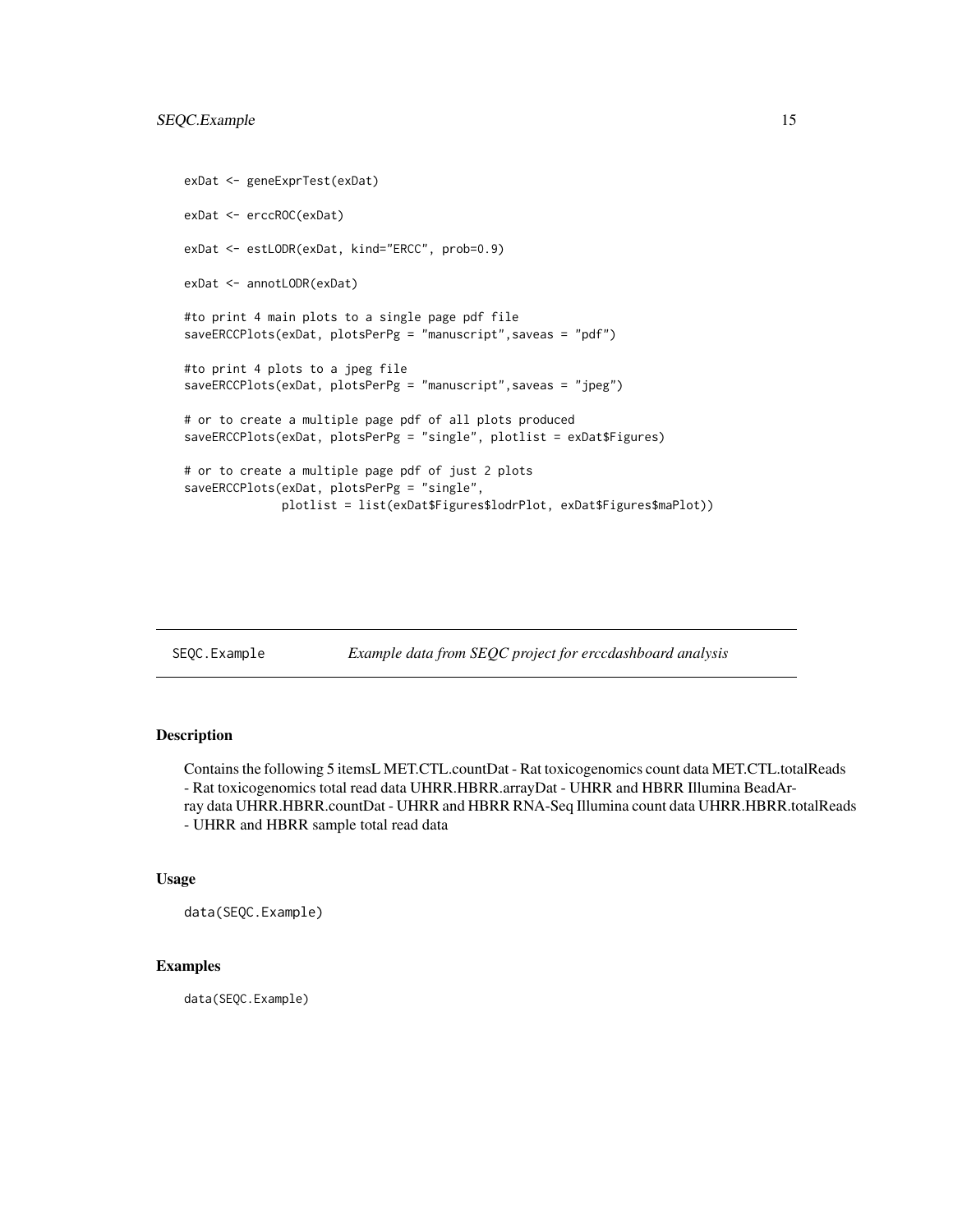<span id="page-15-0"></span>UHRR.HBRR.arrayDat *UHRR and HBRR Illumina BeadArray data*

#### Description

Unnormalized microarray data from Lab 13 of reference sample interlaboratory study

#### Format

A data frame with 17627 observations of the following 7 variables.

Feature a factor vector of all Endogenous and ERCC transcripts in the experiment UHRR\_3 a numeric vector of fluorescence intensities from UHRR microarray technical replicate 1 UHRR\_2 a numeric vector of fluorescence intensities from UHRR microarray technical replicate 2 UHRR\_1 a numeric vector of fluorescence intensities from UHRR microarray technical replicate 3 HBRR\_3 a numeric vector of fluorescence intensities from HBRR microarray technical replicate 1 HBRR\_2 a numeric vector of fluorescence intensities from HBRR microarray technical replicate 2 HBRR\_1 a numeric vector of fluorescence intensities from HBRR microarray technical replicate 3

UHRR.HBRR.countDat *UHRR and HBRR RNA-Seq Illumina count data*

#### Description

RNA-Seq count data from UHRR and HBRR interlaboratory study library replicates

#### Format

A data frame with 43919 observations of the following 9 variables.

Feature a character vector of all Endogenous and ERCC transcripts in the experiment

- UHRR\_1 a numeric vector of counts from UHRR library preparation replicate 1
- UHRR\_2 a numeric vector of counts from UHRR library preparation replicate 2
- UHRR\_3 a numeric vector of counts from UHRR library preparation replicate 3
- UHRR\_4 a numeric vector of counts from UHRR library preparation replicate 4
- HBRR\_1 a numeric vector of counts from HBRR library preparation replicate 1
- HBRR\_2 a numeric vector of counts from HBRR library preparation replicate 2
- HBRR\_3 a numeric vector of counts from HBRR library preparation replicate 3
- HBRR\_4 a numeric vector of counts from HBRR library preparation replicate 4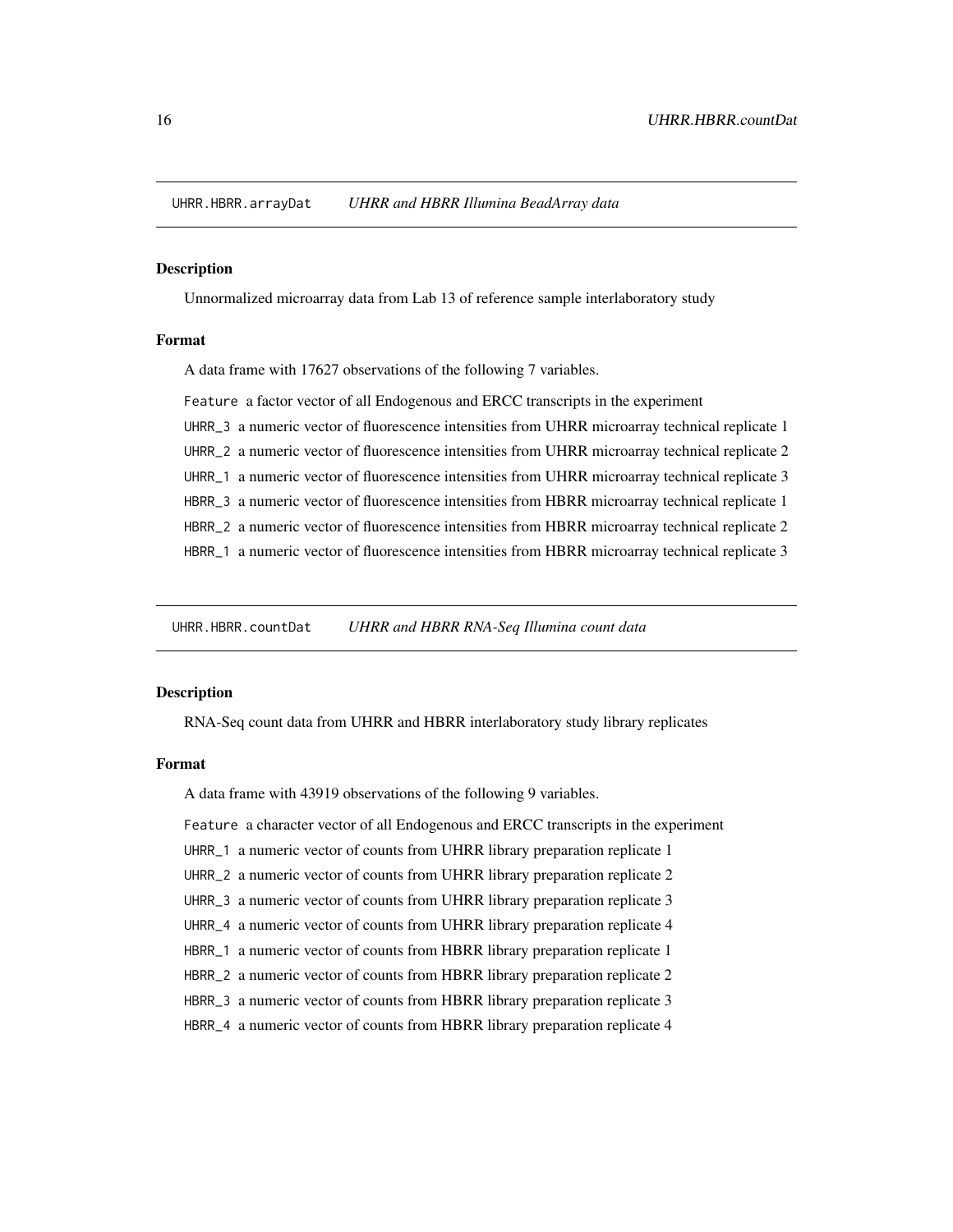<span id="page-16-0"></span>UHRR.HBRR.totalReads *UHRR and HBRR sample total read data*

## Description

Total reads per library replicate from FASTQ files

## Format

The format is: int [1:8] 138786892 256006510 199468322 431933806 247985592 219383270 251265814 257508210